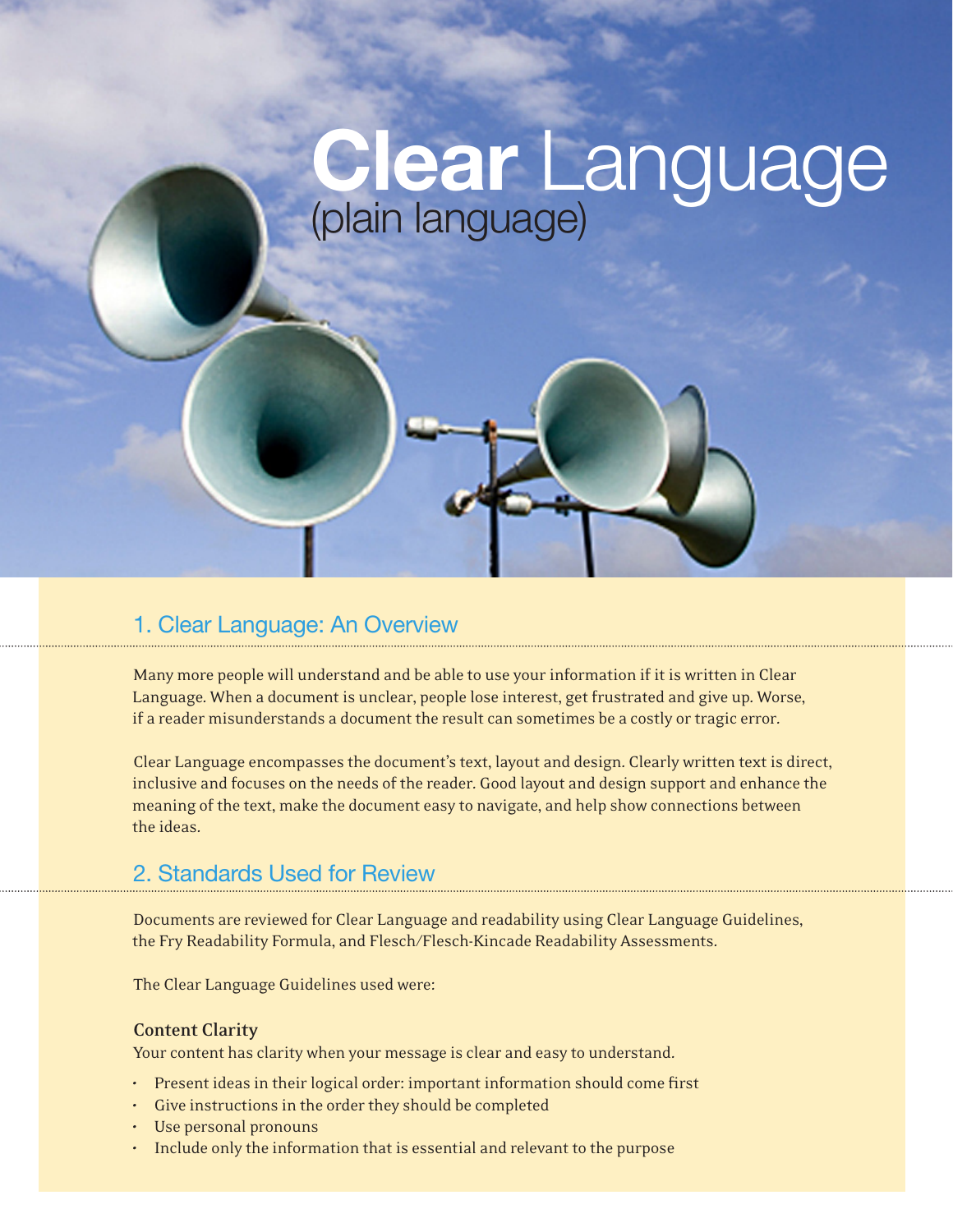

## PAGE 2

- Define technical terms and acronyms when first introduced
- Define difficult or unfamiliar words in their context
- Use verbs for action words instead of nouns
- Avoid chains of nouns
- Use simplest synonyms
- Be consistent in what you call something

## **Tone and Style**

The **tone** of your content sets the emotional response a reader has when reading your content. The **style** of the content is made up of the content features that have to do with the form rather than the content of the thought expressed. Features include word and phrase usage, punctuation, spelling and arrangement.

- Write in strong, active voice: speak directly to the reader wherever possible
- Use a positive tone, except where it's obviously inappropriate
- Apply tenses consistently
- Place the subject and verb close together in a sentence
- Use simple, everyday words that are easy to understand
- Use language that is bias-free and inclusive
- Construct short, uncomplicated sentences that are, on average, 20 to 25 words long and no more than 4 or 5 sentences per paragraph
- Limit yourself to one idea per sentence and one topic per paragraph
- Keep sentence structure parallel: make the link between ideas obvious

## **Organization**

Information is organized clearly when it is grouped and structured logically and a reader can easily navigate from beginning to end and to all points in between.

- Create a table of contents for longer documents and groups of documents
- Choose headings, subheadings and numbering systems that are clear and consistent
- Use headings that summarize the text
- Group or 'chunk' information logically.
- Prioritize information: in each section, put the main idea close to the beginning
- Construct sentences, paragraphs and ideas using parallel structure
- Divide your document into sections of related information
- Provide a summary statement at the beginning of a document when it is appropriate to do so
- Use bullet points or lists appropriately: use only one idea per bullet or item.
- Number each item in a step-by-step procedure
- Highlight critical pieces of information by setting them apart from text

## **Appearance**

Clear language layout presents the all elements of information using visual patterns and styles that are simple, consistent and logical.

• Use whitespace effectively. Whitespace is the space between and surrounding text and graphics. It acts as a frame and as the place where the reader's eye can rest between blocks of text or graphics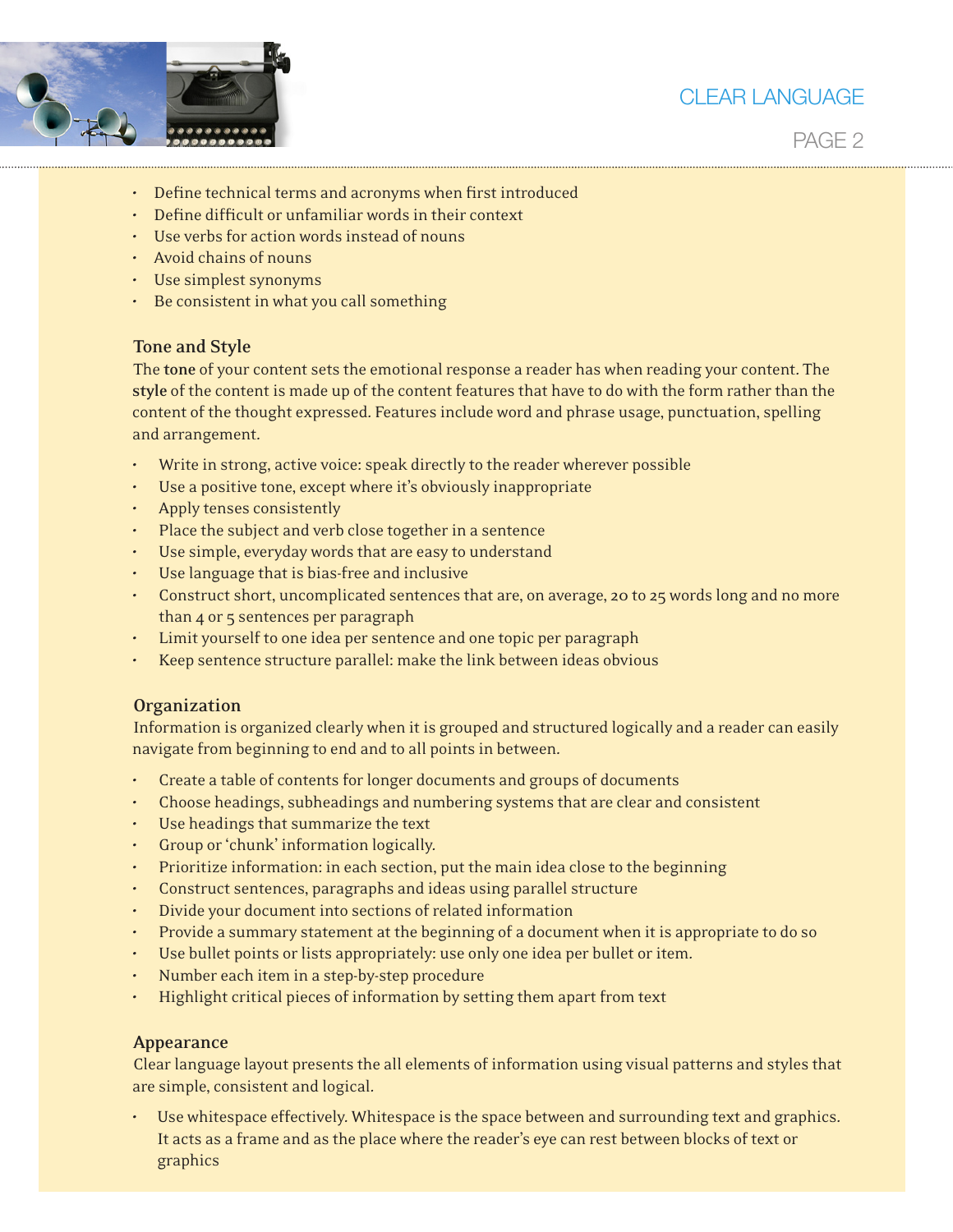

- Set text so that left margin is justified and right margin is ragged. Set the space between margins to 1.2" or larger
- Use 12 point type for body text. Choose a Serif (with hooks) font for body text
- Use graphics and other design features to break up the text and make the meaning clearer
- Highlight headings and subheadings differently from body text so they stand out. Examples of this are larger letters, different fonts, or bold for emphasis. To avoid confusion, use no more than two highlighting methods in a document.
- Place headings and titles close to text
- Use a mix of uppercase/lowercase letters for headings. (Do not use uppercase for entire words.)
- Construct graphics, charts and tables that present information simply and clearly
- Place labels and text close to the graphics they define
- For lists:
	- use bullets or numbers
	- indent
	- all items in the list should begin with a lower case letter, and
	- try to put entire list on one page

There are a wide variety of document assessment tests available to measure a document's readability level. Some also measure the level of literacy or education needed to effectively read a document. A few of those are Dale-Chall, Fry, Flesch Grade Level, Flesch Reading Ease, FOG, SMOG, FORCAST, Powers-Somner-Kearl, and Spache.

The following is a brief explanation of four of these tests — Fry, Flesch-Kincaid Grade Level, Flesch Reading Ease, and Microsoft Word© Passive Sentences Count.

## **Fry Readability Formula**

The Fry Readability Formula (or Fry Readability Graph) is a readability metric for English texts, developed by Dr. Edward Fry.

The grade reading level (or reading difficulty level) is calculated by the average number of sentences and syllables per hundred words. These averages are plotted onto a specific graph; the intersection of the average number of sentences and the average number of syllables determines the reading level of the content.

The formula and graph are often used to provide a common standard by which the readability of documents can be measured. It is sometimes used for regulatory purposes, such as in healthcare, to ensure publications have a level of readability that is understandable and accessible by a wider portion of the population.

## **Flesch Reading Ease Test**

In the Flesch Reading Ease test, higher scores indicate material that is easier to read; lower numbers mark harder-to-read passages. The formula for the Flesch Reading Ease Score (FRES) test is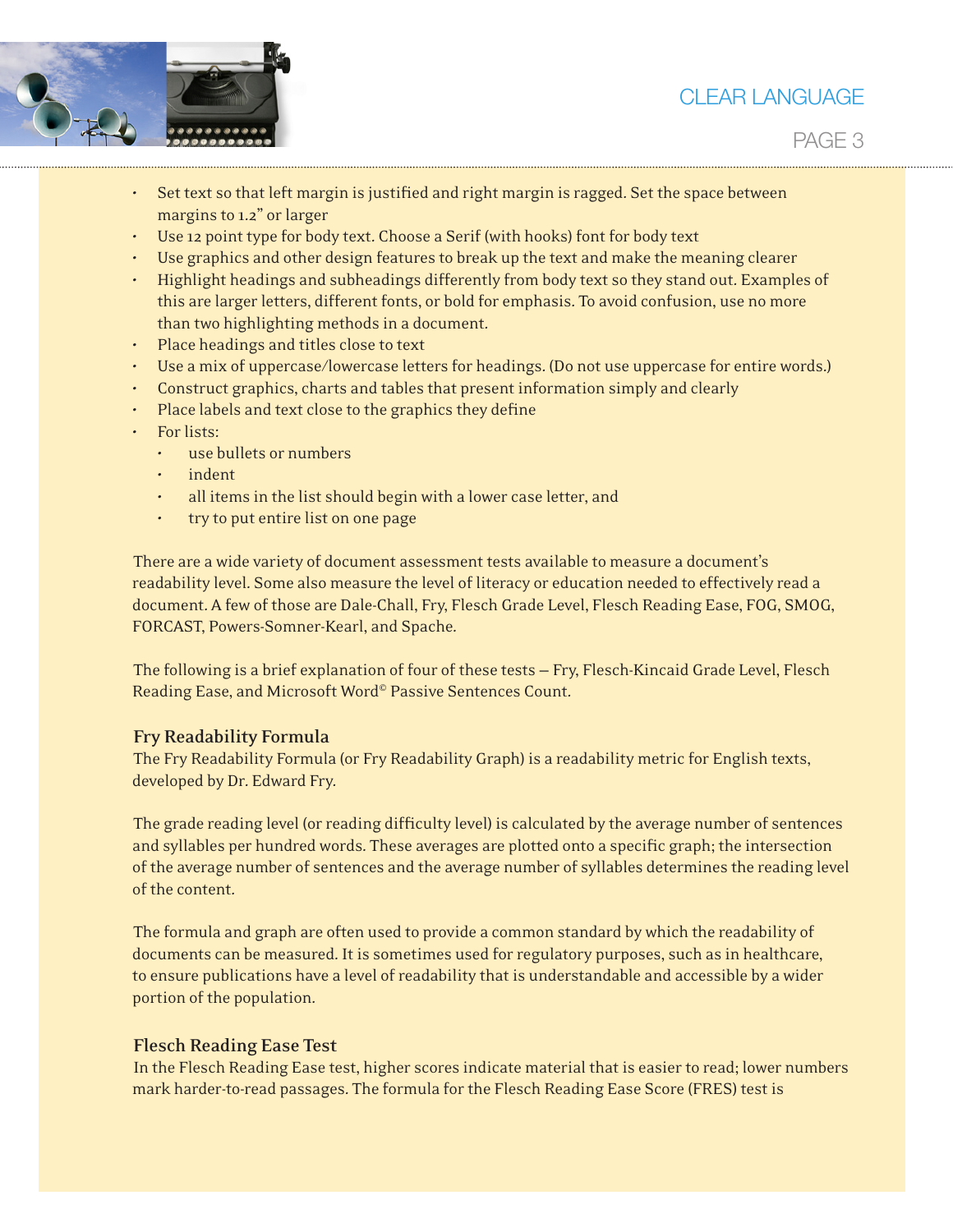

PAGE 4



where total syllables/total words = average number of syllables per word (ASW) and total words/total sentences = average sentence length (ASL).

As a rule of thumb, scores of 90.0–100.0 are considered easily understandable by an average 5th grader. 8th and 9th grade students could easily understand passages with a score of 60–70, and passages with results of 0–30 are best understood by college graduates. *Reader's Digest* magazine has a readability index of about 65, Time magazine scores about 52, and the *Harvard Law Review* has a general readability score in the low 30s. Most insurance forms are designed to score 40-50 on the test.

## **Flesch-Kincaid Grade Level Formula**

An American-based test, the Flesch–Kincaid Grade Level Formula translates the 0–100 score to a U.S. grade level, making it easier for teachers, parents, librarians, and others to judge the readability level of various books and texts.

It can also mean the number of years of education generally required to understand this text, relevant when the formula results in a number greater than 12. The grade level is calculated with the following formula:

$$
0.39 \left(\frac{\text{total words}}{\text{total sentences}}\right) + 11.8 \left(\frac{\text{total syllables}}{\text{total words}}\right) - 15.59
$$

The result is a number that corresponds with a grade level. For example, a score of 8.2 would indicate that the text is expected to be understandable by an average student in 8th grade.

## **Passive Sentences Count**

Microsoft explains that Word<sup>®</sup> measures the passivity of sentences by "performing a text analysis at a syntactical level and at a deeper, logical, level to understand the relationship between the actions and the people, or things, doing those actions."

Another way of explaining what the software does would be to:

- 1. Identify the **subject** of the sentence.
- 2. Identify the **action** that the sentence identifies.
- 3. Examine the **relationship** between the subject and verb.
	- Does the subject perform the action of the verb? (If so, the sentence is active.)
	- Does the subject sit there while something else named or unnamed performs an action on it? (If so, the sentence is passive.)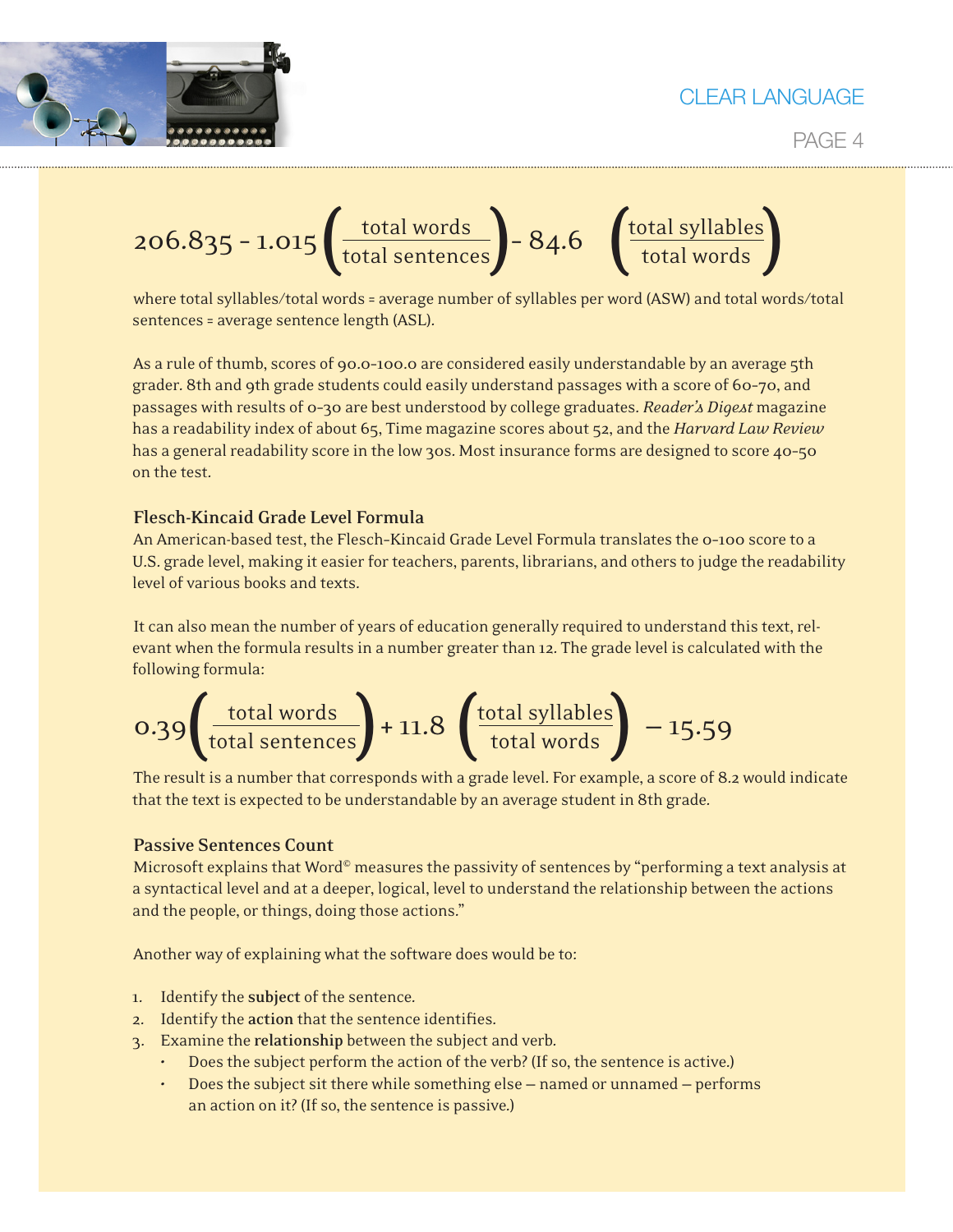

## PAGE 5

When writing for Clear Language, the active voice is used because active sentences are generally shorter, more efficient, and more powerful than passive sentences.

## 3. Moving Forward

A process for Clear language document creation involves working out a plan for a writing project, preparing a draft under the plan, and verifying the effectiveness of your draft through evaluation methods that use the intended audience.

The question becomes, then, whether or not there is enough shared meaning between the writer and the reader. This definition of Clear Language is "reader-based" and not "text-based" analysis of a writing style.

Ultimately, the best measurement of the readability of your document comes from testing it on representative samples of your audience. A critical feature of Clear Language is testing the writing to determine if it adequately conveys the writer's intentions to the targeted reader.

The following are a suggested draft writing process and training areas.

## **Clear Language Writing Process**

## **Step 1: Plan**

- identify the purpose (What is the need?)
- analyze the task / research or gather information
- determine requirements / parameters
- identify audience (Who are we writing to?)
- determine the procedure to be used
- organize and order content
- visualize final product

## **Step 2: Write**

• write first draft following Clear Language Guidelines

## **Step 3: Edit**

- review / test draft document
- revise for clarity, tone and style
- edit for spelling, grammar, etc.
- organize document structure

#### **Step 4: Design**

- determine the lay-out style
- add the text according to the style
- add graphics (if appropriate)